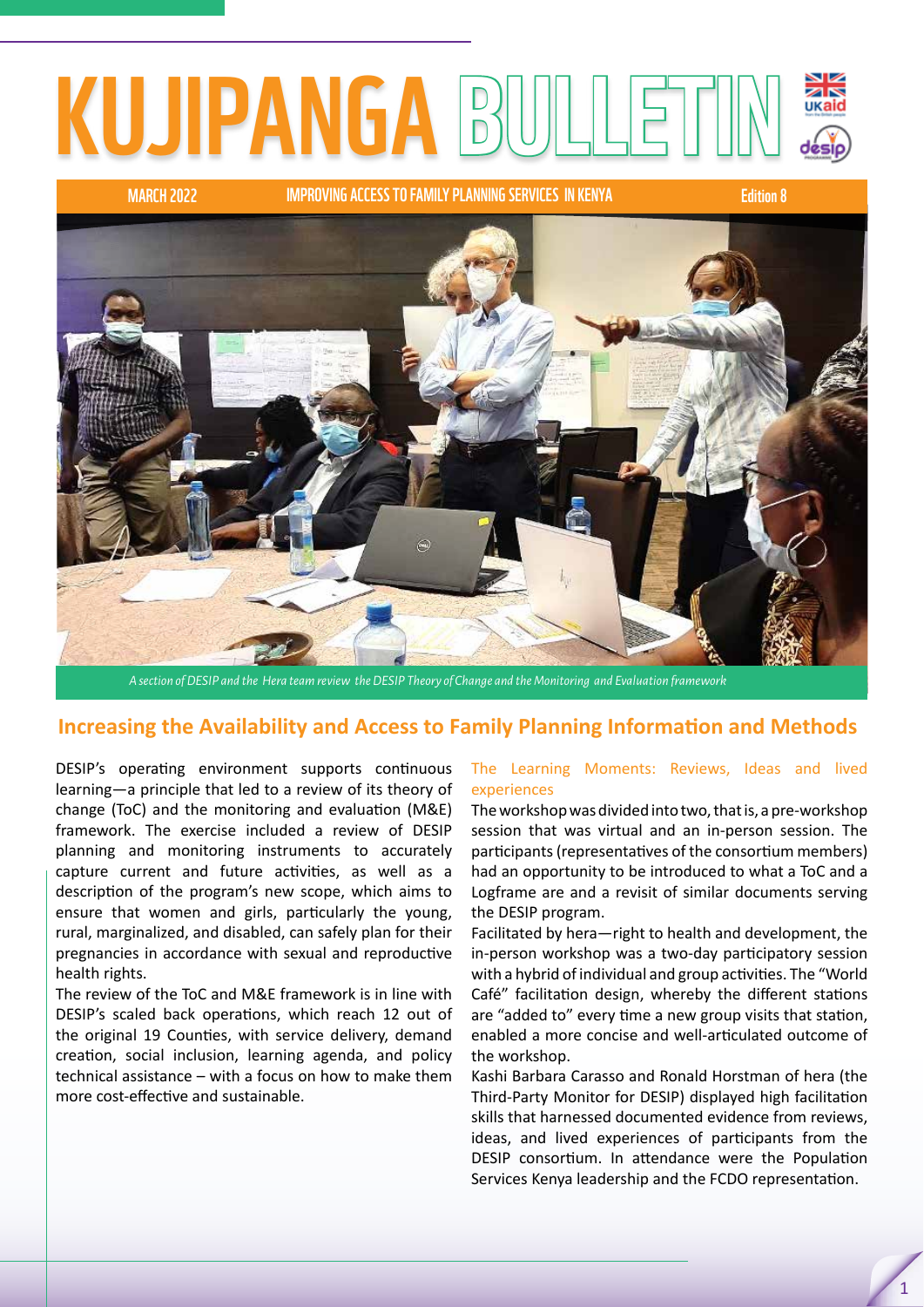#### Increase Awareness and Acceptance of Family Planning (FP)

DESIP intends to increase awareness and acceptance of FP. Among other activities, DESIP will undertake capacitybuilding initiatives through structured mentorship and activity follow-up by the provision of technical assistance to health care workers at supported facilities. The program will support Technical Working Groups, Stakeholders, Performance Review, and In-Charges meetings, ensuring the attendance and participation of key county health team members and religious leaders to disseminate information, review best practices, and develop action plans for project improvement. DESIP will continue to conduct data quality exercises, triangulating data from facility registers, reporting tools, and data from DHIS2 for completeness, timeliness, accuracy, and integrity, among other data quality parameters.

#### To Create Greater FP Demand for Commodities

The program will provide technical assistance on demand creation to healthcare workers and engage demand creators to review performance trends and share challenges, which include persistent myths and misconceptions about FP and cultural barriers, among others. The program will continue to engage young people at world days and local events to display products and services that help youth deal with a variety of issues affecting their sexual and reproductive health.

#### Improve the Quality of FP Services

DESIP will continue to check on and improve the quality of care by ensuring standard training, supervision, equipment, and data are of high quality. In the equation is the Kenya Quality Model for Health (KQMH), which aims to integrate evidence-based medicine through the wide dissemination of public health and clinical standards and guidelines embedded with total quality management and patient partnership. DESIP will also continue to undertake routine data quality assessments to assess the quality of data and underlying systems related to indicators to measure success in program areas.

#### Improved and Sustainable National Ownership

Family Planning is a crucial investment for Kenya's health and development, and the poor quality of FP services deters women from accessing FP services, thus being a hindrance to achieving the Universal Health Coverage and Sustainable Development Goals. DESIP will continue to support both National and County-level activities aimed at improving and sustaining National ownership and strengthening the public sector.

#### Post-DESIP Learning Conference

DESIP plans to take the learning curve to counties for the spread of what works for FP. DESIP will provide technical assistance to counties to further examinethe evidence from field documentation, debate and agree on the relative importance of each learning question to the issues of interest in their counties, examine the perceived difficulty or complexity in implementation (factoring potential collaboration and partnerships), and grade the scaleability (considering policy environment, cost, human resources, and time) in readiness for adaptation.

#### Leaving No One Behind

DESIP will continue to work with the partners and health care workers to integrate and mainstream social, gender, and disability inclusion to ensure that poor rural women, adolescents, and people with disabilities can access FP information and services across the 12 Counties. Lessons from successfully implemented strategies of capacity strengthening of the consortium partners, County Health Managers and Health Care Workers, in embracing and institutionalizing inclusive strategies for SRH/FP information, demand creation and service delivery in both public and private health sectors, will continue in the 12 Counties of the project.

#### Futuristic: Delivering the DESIP Mandate

With a refined ToC and a logframe, DESIP endeavours to continue fashioning its engine to contribute to reduced maternal mortality, newborn and child mortality, and increased mCPR in Kenya. The program implementation approach maintains systems strengthening at policy and service delivery levels to ensure sustainability, working with public, private, and faith-based health facilities.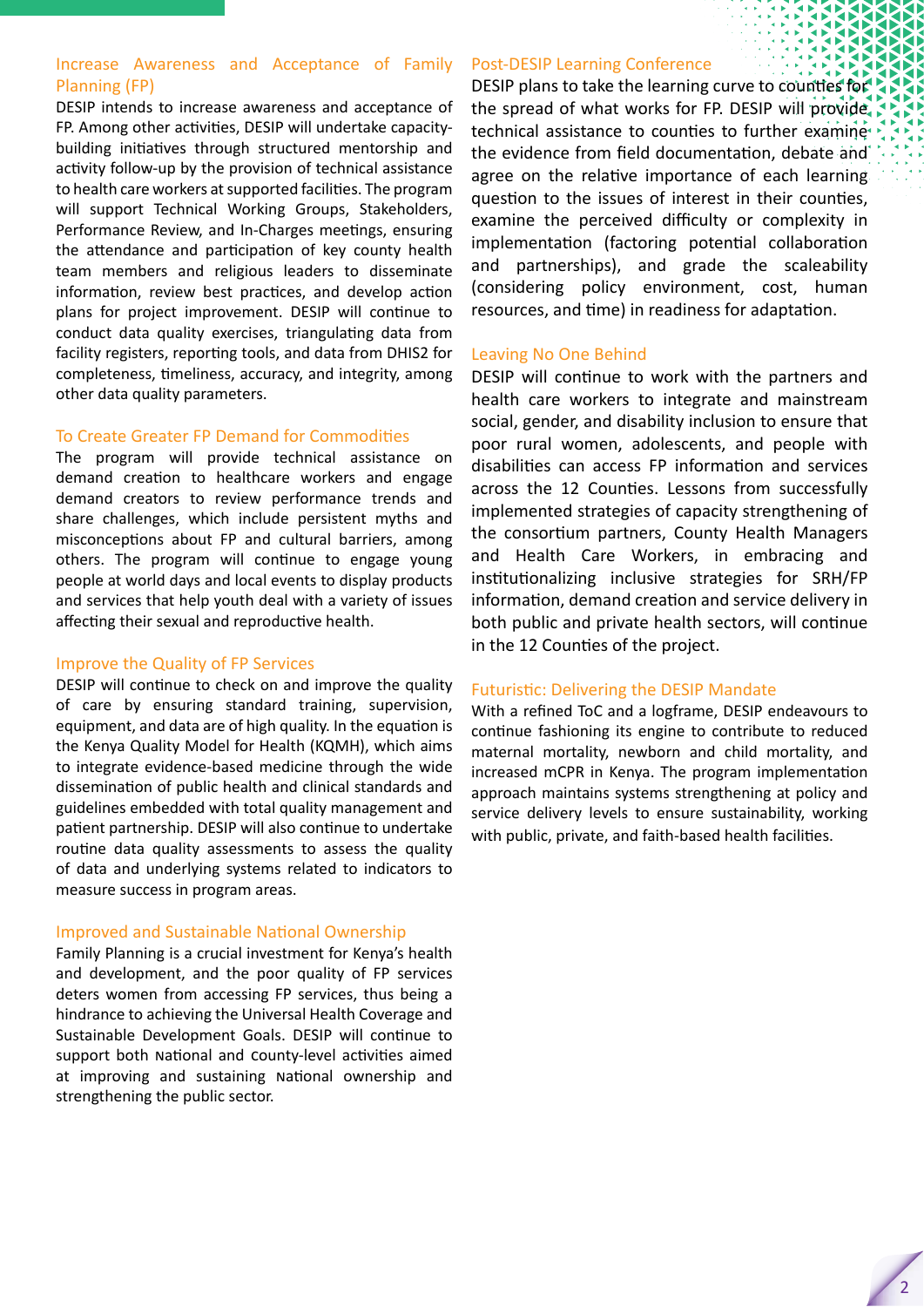

**Joyce Wanderi,** Chief Executive Officer

#### **PS Kenya-CEO Statement**

As a learning institution, DESIP, through the support of the Foreign, Commonwealth, and Development Office FCDO (the donor), used its learning to review the DESIP Theory of Change, the Logical Framework, and the M&E framework to capture the results chain of the DESIP program and work streams, including inputs, outputs, outcomes, and impact, their relationships, the assumptions, and contextual factors, and to monitor the DESIP program. The changes were intended to match the amended scope of the program both technically and financially. I appreciate the DESIP and HERA teams (consultants) making modifications to the results chain in the frameworks. The process sharpened and guided review of indicators, targets, and means of verification. DESIP understands that family planning is critical to development, economic growth, and environmental sustainability, and also perceives it as a cost-effective way to break the cycle of poverty and make families healthier. It also empowers women and girls. Such an investment in refocusing the Theory of Change, the Logical Framework, and the M&E Framework will ensure DESIP's effort translates into saving lives as millions of unintended pregnancies and abortions are prevented; fewer women die from unsafe abortions or giving birth; and more children survive. Let's wish DESIP a fruitful and rewarding journey as they embark on their journey to improve lives.



**Sylvia Wamuhu**  DESIP Director

#### **DESIP Director Statement**

Adaptive learning at DESIP creates spaces for refined pathways to maximize and achieve the DESIP goal: to ensure that women and girls, particularly the young, marginalized, and disabled, can safely plan for their pregnancies in accordance with sexual and reproductive health rights.The timely review of the theory of change and the monitoring and evaluation framework responds to program changes. DESIP's scope is now 12 Counties instead of the previous 19, resulting in a scale back in coverage by consortium partners. However, support for the private sector, adaptive learning agenda, and social inclusion continues as designed. DESIP will continue to focus on more cost-effective and sustainable interventions like mentorship/on-the-jobtraining, coaching and online learning, and engaging community health workers and conducting training of community-based distributors for the last-mile distribution of family planning commodities. DESIP continues to be implemented in a consortium led by Population Services Kenya, in partnership with AMREF Kenya, Options Consultancy Services Limited, Faith To Action Network, Health Rights International, Voluntary Service Overseas Kenya and Population Services International. Let's celebrate DESIP's learning curve as we enter another year of great results!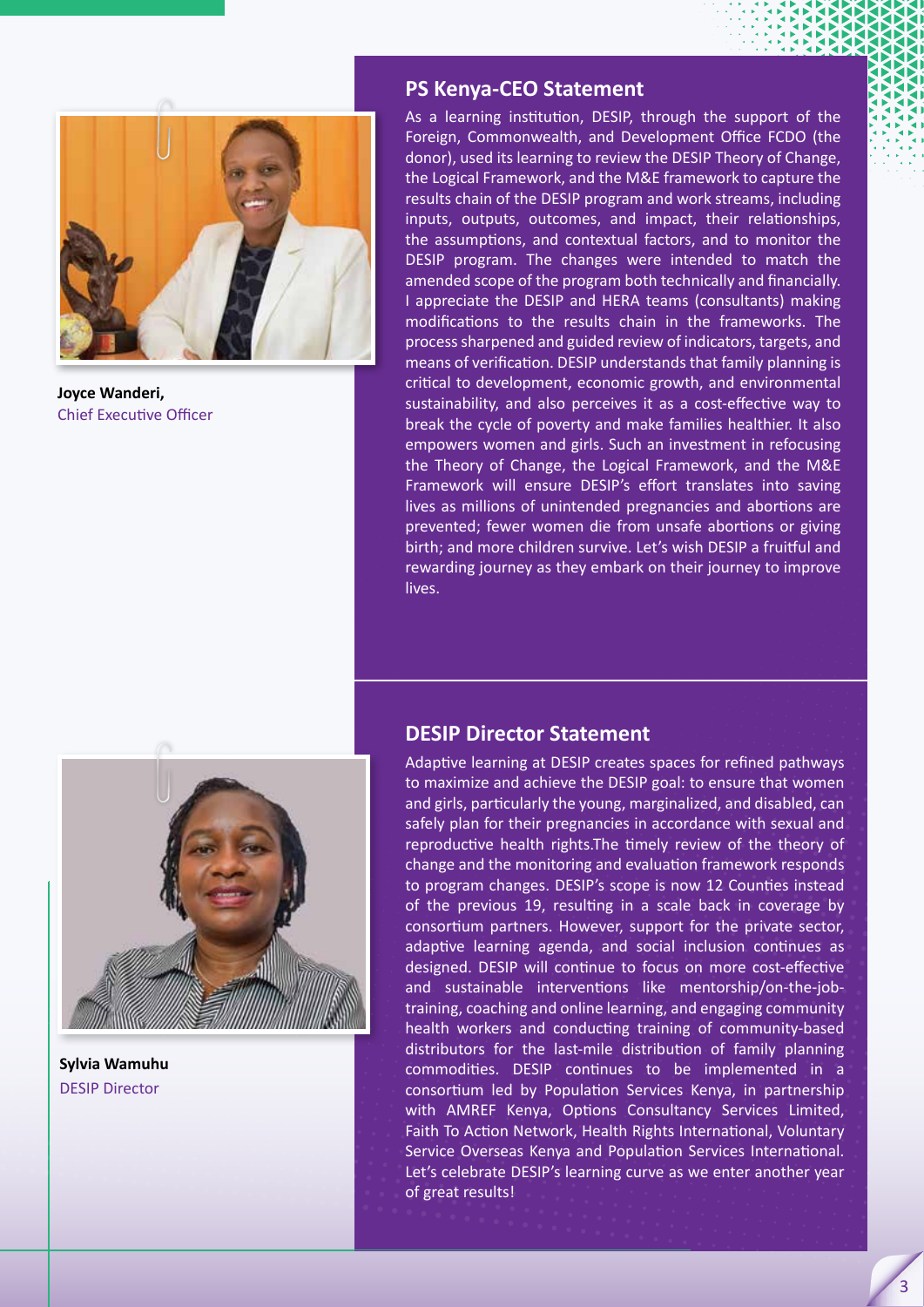# **Improving Data Reporting Quality for Decision Making**

#### **"Founders Syndrome" Challenge of Private Health Facilities**

At the onset of DESIP in Mombasa County, upon recruitment of health facilities for program support, it was noted that the private facilities had challenges with submitting monthly reports to the Ministry of Health. Some owners of the private facilities did not prioritize reporting and, thus, did not allocate time and manpower for the exercise. To them, the process was tedious and time-consuming with no direct benefit. This was coupled with a lack of data tools for reporting. Some private facilities operate as "one-man-shows" where the owner runs the facility by themselves, leading to a shut down when they are unavailable. These circumstances have led to a low county reporting rate, an unacceptable rate of 80% (as indicated by KHIS).

#### **The Initiative to Improve Data Quality**

To address the challenge, DESIP, with collaboration with Sub County Health Records and Information Officers (SCHRIOs), supported the running of reports every



*SCHRIO, DQA exercise at St. Valeria Medical Clinic*

#### **Receptive Facilities: Making Family Planning Choices Available**

The supply of family planning (FP) commodities was a welcome development to private facilities since they would save on the cost of buying the commodities. It would also help them lower the costs charged to the clients, thereby making FP accessible and affordable to the poor and marginalized, who are the intended beneficiaries of DESIP. The County and Sub-County Health Management Teams (CHMT) were tasked with conducting support supervisions and data quality assessments (DQAs) in these facilities as part of the program.In addition to checking on data quality, the teams (CHMT) emphasized the importance of data for planning and decision making across all levels of the health facility as a significant contributor to forecasting and quantification throughout the country and national government. The CHMT also provided mentorship to the facilities on filling registers, compiling reports, and commodity management, among

month for all facilities (public and private) and checked on missing ones. Continued follow-up was conducted by the SCHRIOs to ascertain whether facilities had submitted accurate, valid, timely, and complete reports. In the event of any challenges (systemic or managerial), DESIP in collaboration with the SCHRIOs would visit the facilities to address them. The providers were mentored on filling out the data tools, including the registers and monthly summaries. They were also sensitized to the importance of data to the government and the program for planning and decision-making. This was aimed at sensitizing the owners of private facilities to commit the necessary resources towards supporting the reporting exercise. In response to the lack of reporting tools, DESIP was printed and, with the help of the CHRIOs, distributed to facilities in the county. Among the tools printed was a tool for reporting and requesting family planning commodities; facilities were encouraged to compile and submit these reports consistently so that they would get commodity supplies.



*SCHRIO, DQA exercise at Seaside Medical Center*

others. Engagement of CHMTs helped build a positive relationship between the private facilities and the county teams, which is key to ensuring continuity even beyond the program. The County values the contribution of private facilities, which provide nearly half of all FP services in the County.

Mombasa County family planning coordinator remarked, "I'm happy and shocked at the same time that DESIP is contributing a lot towards the attainment of Mombasa County family planning numbers."

These efforts have helped to bring the reporting rate to 95% currently.

Since DESIP started supporting DQAs in Mombasa, we have seen a lot of improvement in performance across all the sub-counties since the DQAs have helped minimize data loss, "added the deputy CHRIO.

Collaboration of the program and county teams with the private health providers to address the issues contributing to low reporting rates has helped overcome this challenge.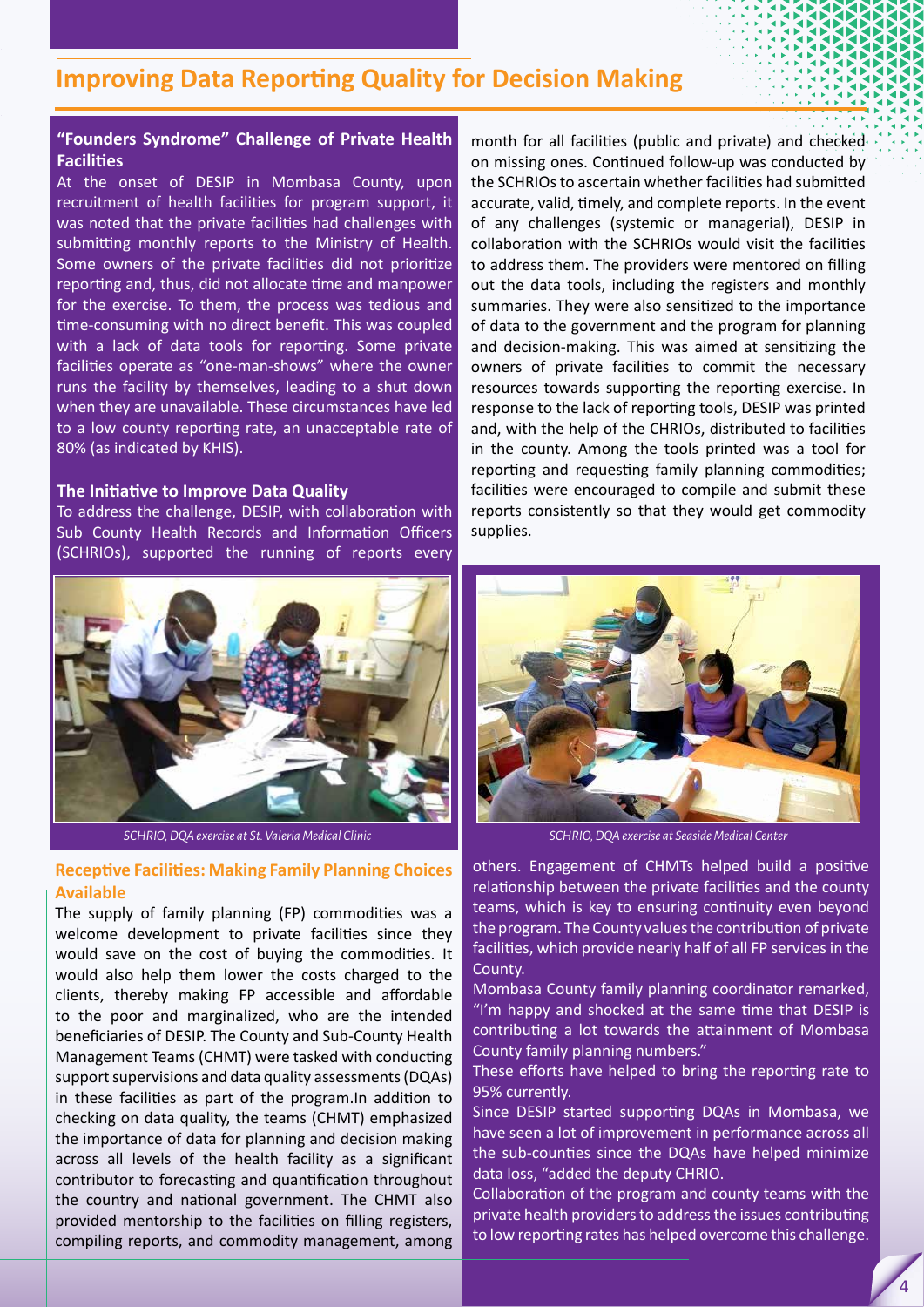# **Reaching Poor Rural Women with Family Planning through the Manyatta Model**



 *Nkimat Eleribongan and her children pause for a photo outside their manyatta.*

The DESIP project aims to enhance equitable access to and uptake of family planning (FP) services in Kenya. The Manyatta model approach, working with Community Health Volunteers (CHVs), which endeavors to create demand for FP at the household level, has played a pivotal role in creating awareness and benefits of FP among community members. This has contributed to enhancing uptake of FP services among poor rural women in hardto-reach areas, such as Samburu County. The Manyatta Model comes to life when the story of a female champion who has been reached with FP services and has embraced it narrates her story. Nkimat is her name.

The 38-year-old Nkimat Eleribong is married and lives in one of the "mobile" villages within Nachola Community Health Unit in Samburu North sub-county, Samburu County. The mother of eight children and her family depend on livestock for a living. Accessibility to health services is affected by nomadism, which builds into long distances to the health facilities.

Nkimat learnt about modern FP from CHVs who conduct sensitization at household level and at community dialogues in her village. She found the FP sessions very educative and, in her view, important and helpful to her life and that of her children, who were barely spaced.

Nkimat and her husband made the choice to plan and space their children after she faced severe pregnancy complications.

"I became pregnant within 4 months after delivery of my 7th child. It was the most difficult pregnancy full of complications and I almost lost my life. I was looking after the animals while carrying a child on my back and at the same time pregnant and having other babies at home," she said. Nkimat was referred to Maralal County Referral Hospital after she developed severe pregnancy complications with excruciating pains, leading to a miscarriage. She had suffered previous complications and miscarriages, which had put her life at risk. It was at this point that the health providers and CHVs advised her to take FP services to save her life. She then started using the FP method and is happy with her good health.

**I wish I had known about modern family planning sooner so that I could space my children and improve my health; I've even gained weight and am looking more youthful, " "**

Nkimat is positive about family planning and shared that she is now able to carry out her chores well and her children are healthy and less sickly.

# **My children are no longer in malnutrition programs; they are healthy.**<br>matrix an example of many poor **"**

Nkimat is an example of many poor rural women struggling with access to and utilization of reproductive health services due to lack of knowledge, poor access, cultural barriers, and other challenges affecting mothers and children's health. She stands as a champion by helping other women embrace child spacing.

**If** serve as an example to fellow women;<br> **These have ease how my hardth** has **they have seen how my health has changed positively and they are learning from me. "**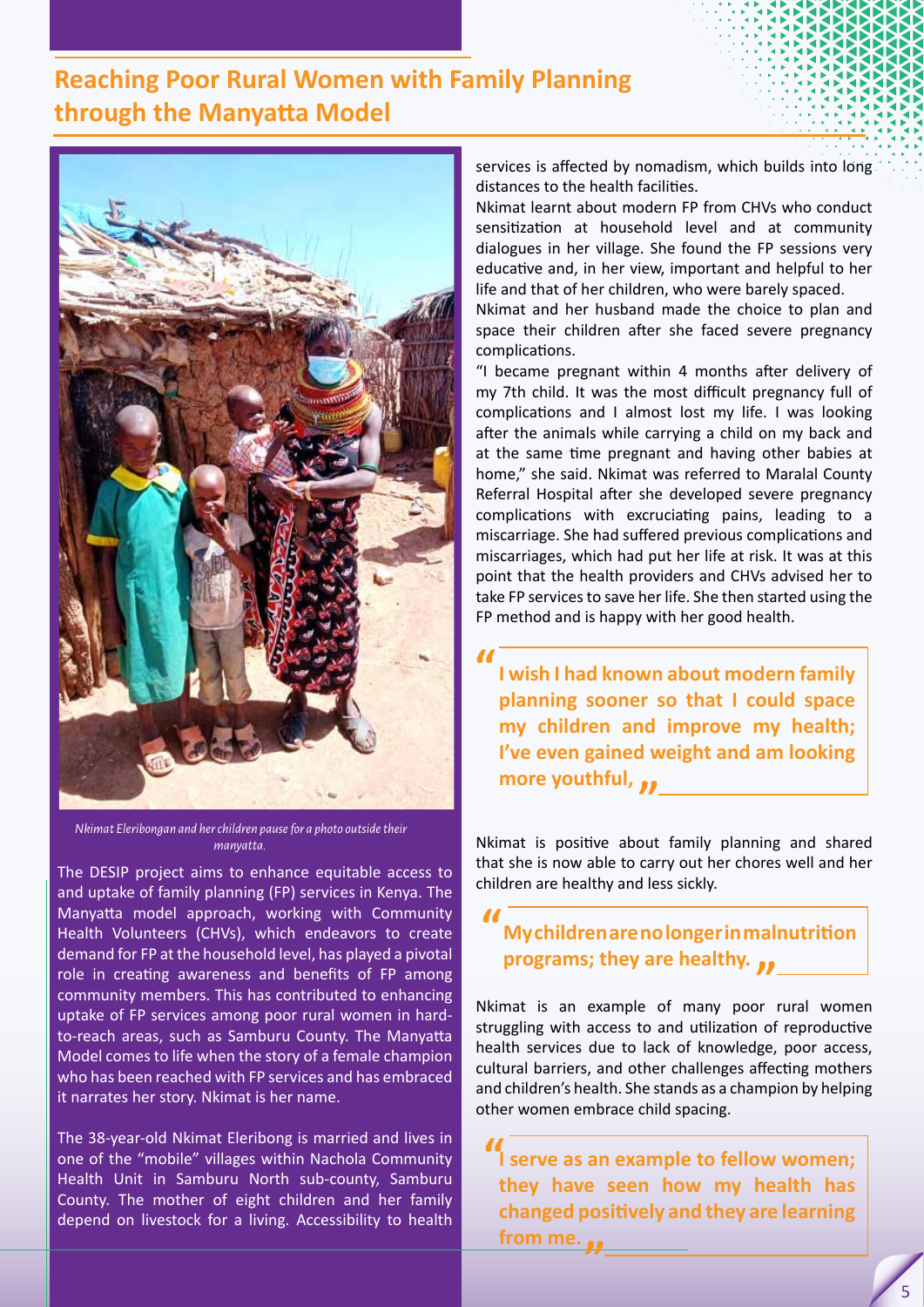## **Provision of Socially Inclusive Family Planning Services**



#### **Provision of Socially Inclusive Family Planning Services**

Earlier in the DESIP program roll-out in Kilifi County, most health facilities assessed were categorized as inaccessible to persons with disabilities (PWDs). In addition, health care workers and the community had inadequate information on disability awareness and engagement, making it a challenge for PWDs to access and utilize family planning (FP) information and methods of choice. For instance, the Watamu community holds derogatory beliefs and stereotypes against PWDs, leading to negative engagement outcomes, especially towards women with intellectual disability in need of FP. Women are vulnerable to sexual gender-based violence. Also, the youth in Watamu felt insecure and uncomfortable about accessing FP services at facilities—Kilifi County reports high teenage pregnancies.

#### **The DESIP Intervention: Systems Strengthening for Social Inclusion**

To increase access to FP methods, DESIP (through its consortium member VSO) visited one of the facilities in Watamu, the Watamu Community Health Care, a private facility serving a larger population of youth due to the friendliness of the facility.

In February 2020, DESIP, working in tandem with the Ministry of Health, identified proprietor Dr. Shindo of Watamu Community Health Care among others in various counties and trained him as a champion on social inclusion and gender. With the knowledge and skills gained in the training, Dr. Shindo sensitized his team on social and disability inclusion and ensured that his facility was accessible to the community members.

He literally took the slogan "Leave no one behind" and acted on it. From the construction of ramps to ensure accessibility, to having a functional wheelchair, to having a dedicated room to provide PWDs with required services. Dr. Shindo is aware and concerned about the high number of teenage pregnancies within the community and the fear of young people coming to access SRH/FP services. He has ensured that outside his facility, in an almost private corner, he provides free condoms to the community, dispensed at a height that factors in youth with disability.

#### **Use of Technology to be Provide Quality Inclusive Health Service**

Responding to the restrictive environment caused by COVID-19 and in attempt to reach more persons in need of FP services, Dr. Shindo uses technology to reach out to the most vulnerable. He uses telemedicine to disseminate FP related information to a magnitude of youthful population. His social media wall also educate the followers on how to use various USSD codes that compliment access to health information. This approach has enabled him reach more young people who would typically shy away from in-person visits to the facility.

#### **Notable Social Inclusion efforts in Watamu Community Health Care**

- Physical accessibility.
- Attitude of health care workers towards persons with disabilities.
- Basic knowledge of sign language by the health care providers.

#### **Building Networks to Increase Access to Family Planning Information and Methods**

Equally, PWDs who have mobility challenges enjoy the benefit of getting information in their comfort zone. For young people who can make it to his health facility, a team of young professionals awaits them. At the same time, Dr. Shindo plans to link up with networks of PWDs to expand

his network and reach, as well as find an opportunity to enhance his sign language as he continues not to **"Leave No One Behind!"**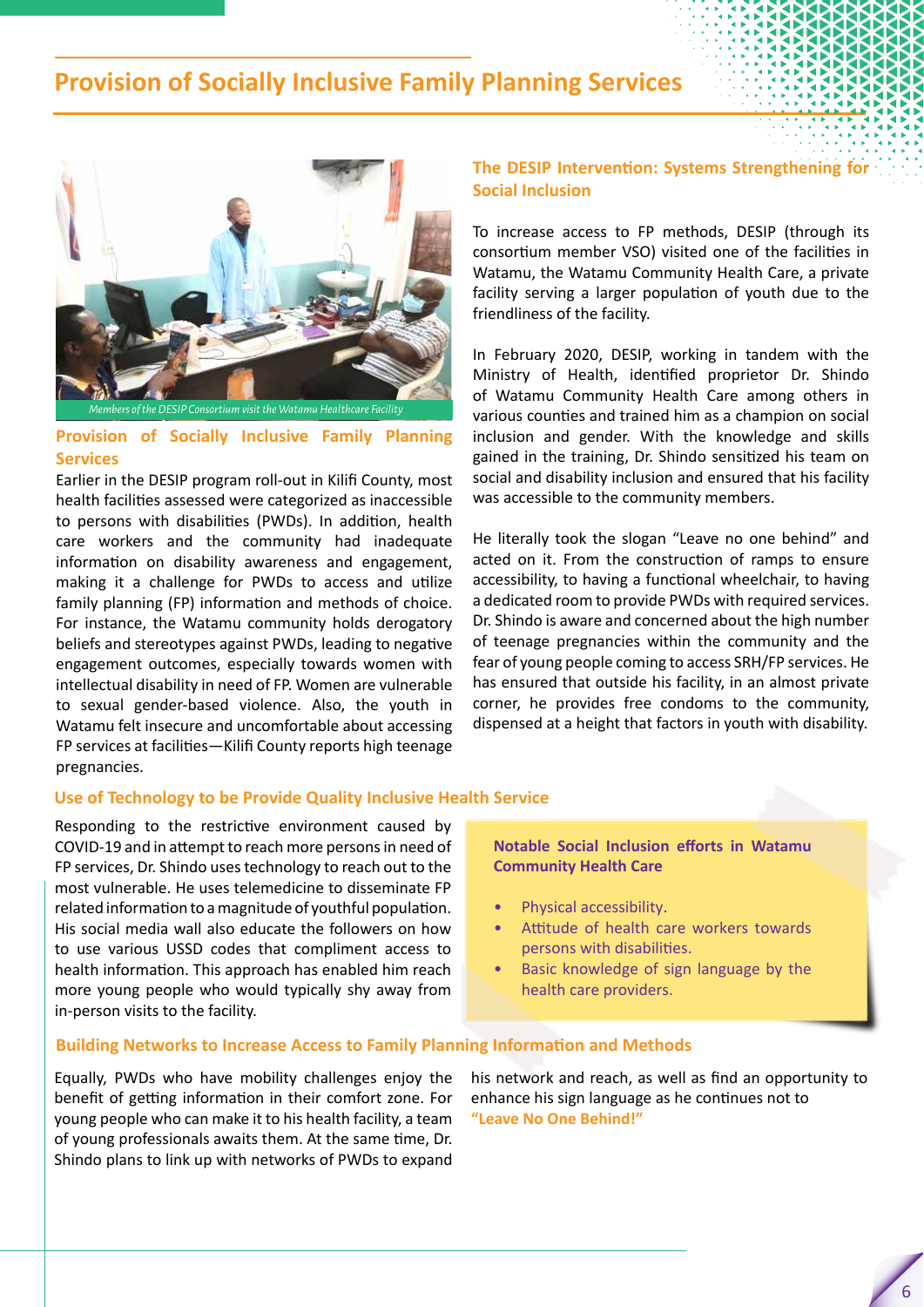# **MEN as Change Agents in Increasing Access to and Utilization of Family Planning Information and Methods**



Men in Oldonyiro (Isiolo County) are bestowed with the critical role of decision-making at the household level. This is the norm as structured around a patriarchal society. The Samburu man champions more children, which signifies an increase in wealth. Thus, despite the ability to take care of many mouths, a huge family is most appreciated. Unfortunately, the Samburu man does not play a substantial role in the nurturing of children, as that is presumed to be the core business of women. This is the reason for years of disregard for family planning (FP) messages and services. For years, men in Oldonyiro (one of the seven wards in the Isiolo North Constituency of Isiolo County) have interpreted FP to mean "kukata" (Swahili for "stop giving birth"), which they vehemently opposed, a major barrier in reaching Women of Reproductive Age (WRA) with desired FP services.

 In reversing the trends of negative indices, Faith to Action Network through the DESIP program has continued to build the capacity of community-based resource persons (CBRPs) to create awareness and dispel myths in the community by giving factual messages about the meaning and benefits of family planning to both the Samburu man and the potential WRA. The CBRPs who are trained CHVs, peer educators, religious leaders and TBAs, disseminated information on child spacing and the availability of contraceptives. This is bearing fruits by creating spaces within the community to both discuss and support access to family planning.

Meet Siret Letuya (standing in the photo) from the Oldonyiro health centre, Isiolo County. He has two wives and, as he puts it, "many children." As we commonly refer to him, he is among the CHVs that were identified by Nurse Gabriella to undergo training on family planning

during the first year of DESIP. He initially hesitated and did not want to attend or participate in the training because of the cultural belief that FP is a women's agenda.

After the training, he did not actively engage in community sensitization until he had a personal experience that was life-threatening to his family. There was a tribal/boundary conflict between the Maasai from Laikipia and the Samburu from the Isiolo side. For security purposes, this led to the community members' having to flee from their homes with their families and livestock. Unfortunately for Mzee Letuya, this necessary move was a challenge as one of his wives had 3 children under the age of 5. They all had to be carried as they could not run on their own.

# Mzee Letuya lamented. **same time!""It was cumbersome to carry the children, small goats, and domestic items at the**

That is when he understood the benefits of child spacing from his own personal experience. This completely changed his perspective on child spacing. He discussed with his wives about child spacing and when peace and normalcy resumed, he accompanied his wives to the Oldonyiro health centre where they were given a family planning method. Since then, Mzee Letuya has become a family planning ambassador among her peers. He now advocates for FP and has convinced other men in his area to support their spouses by using FP methods. This has been a big milestone for male involvement, and the norms are changing with men embracing child spacing thanks to Mzee Letuya!